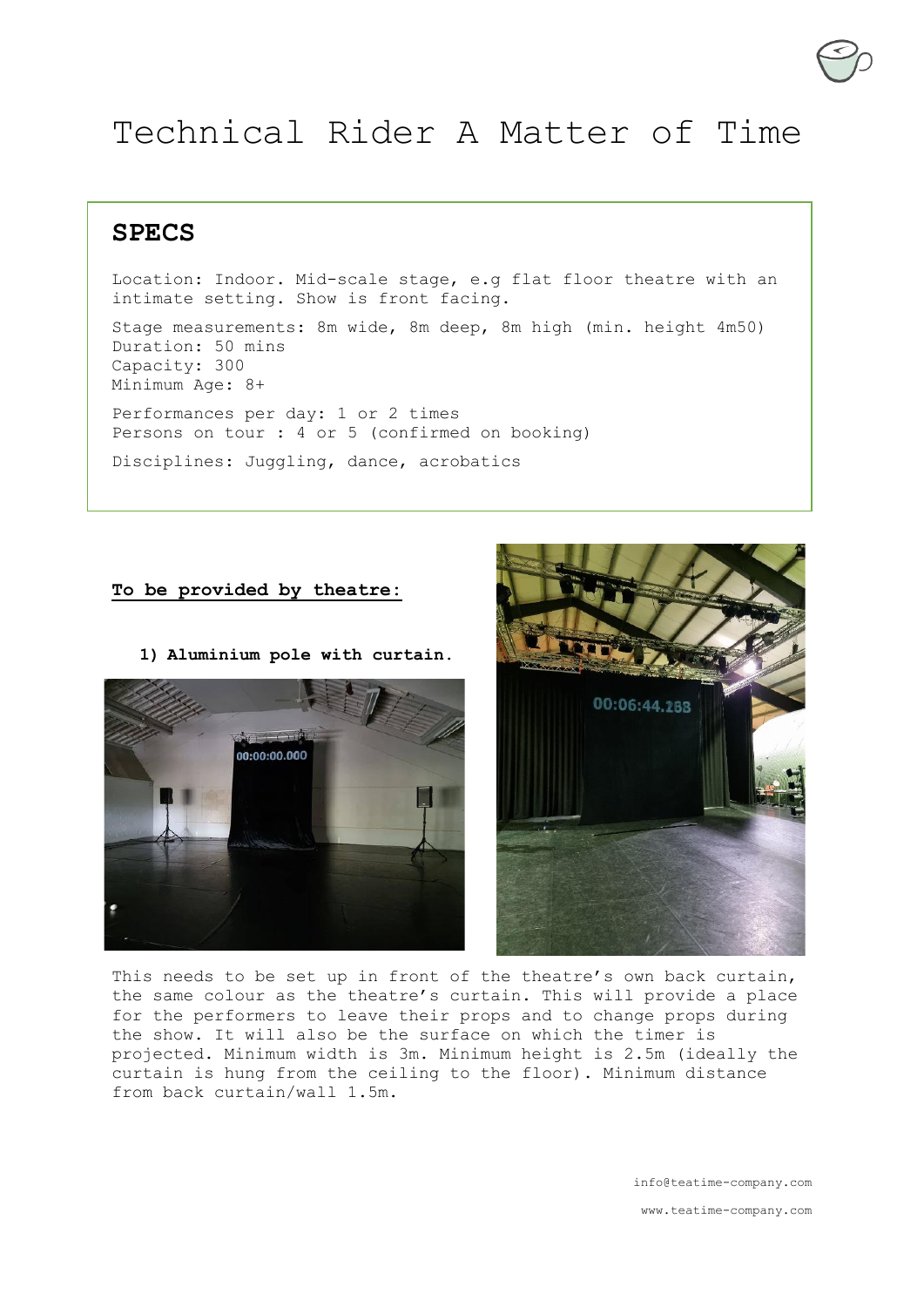

## **2) Ceiling projector.**

A ceiling projector is needed to project onto the above mentioned curtain. This should not interfere with the performers on stage.

## **3) Microphone.**

Flat condenser microphone or similar to be provided by theatre, downstage right. To enhance the ticking sound of the clock in bigger venues.



info@teatime-company.com www.teatime-company.com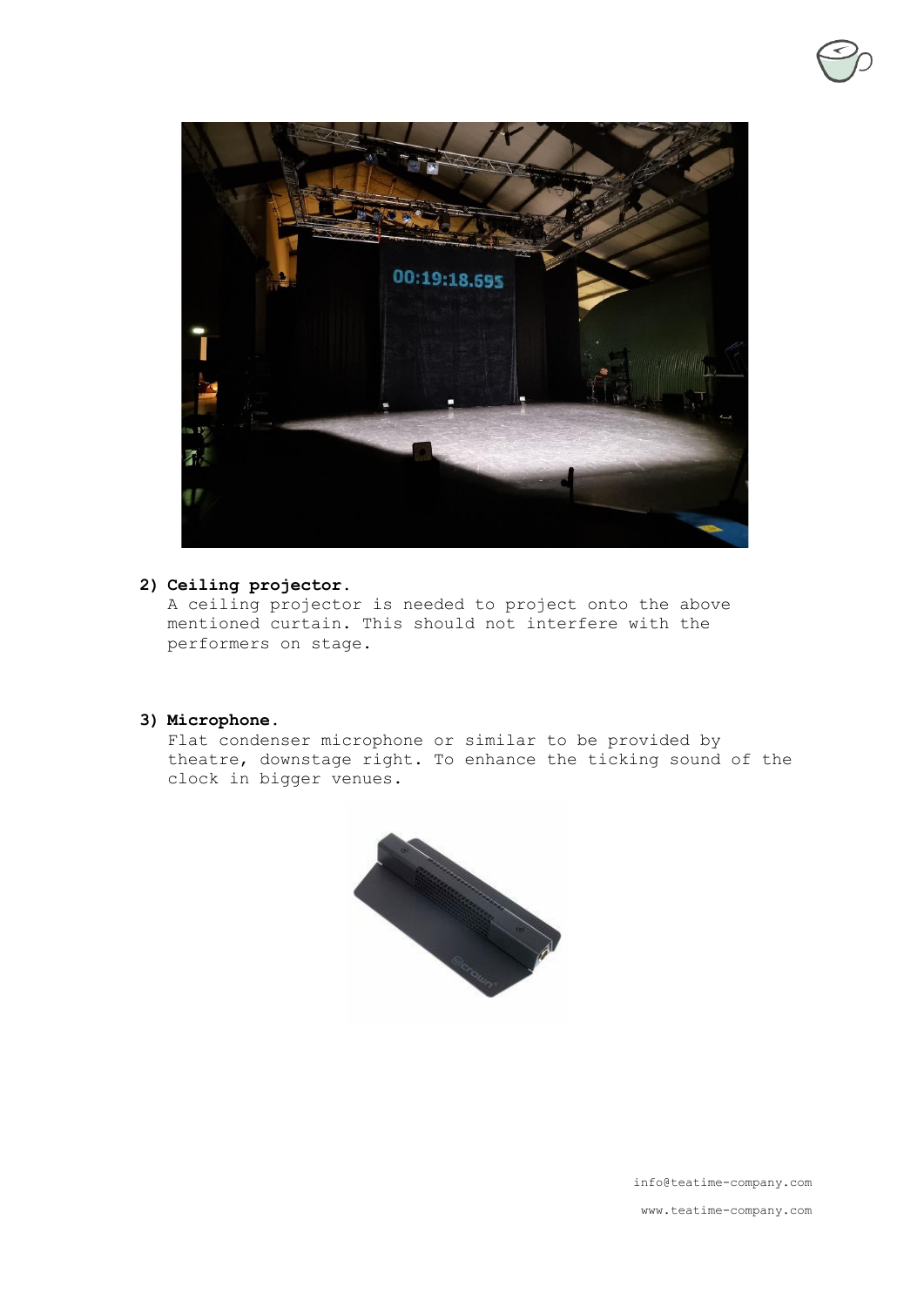#### **Final stage set up:**



Aluminium bar and curtain are to be provided by the theatre. Ceiling projector to be provided by theatre. Flat condenser microphone to be provided by theatre. Alarm clock and small box for hiding hairdryers are supplied by TeaTime Company.

Technician: TeaTime will bring their own technician to the venue. Lighting: See light plan below. Sound: Theatre speakers.

\*\* **important note: light, video and audio is controlled by one person during the show. The controls also have to be in one place.**

#### **Requirements and Conditions**

- Lunch, Dinner and water supplied by the organiser.
- Front and Backstage Passes for five people.
- Hotel (if necessary): Two double bedrooms and one single room.

• A changing-room that can be locked where the artist can leave personal belongings.

info@teatime-company.com

www.teatime-company.com